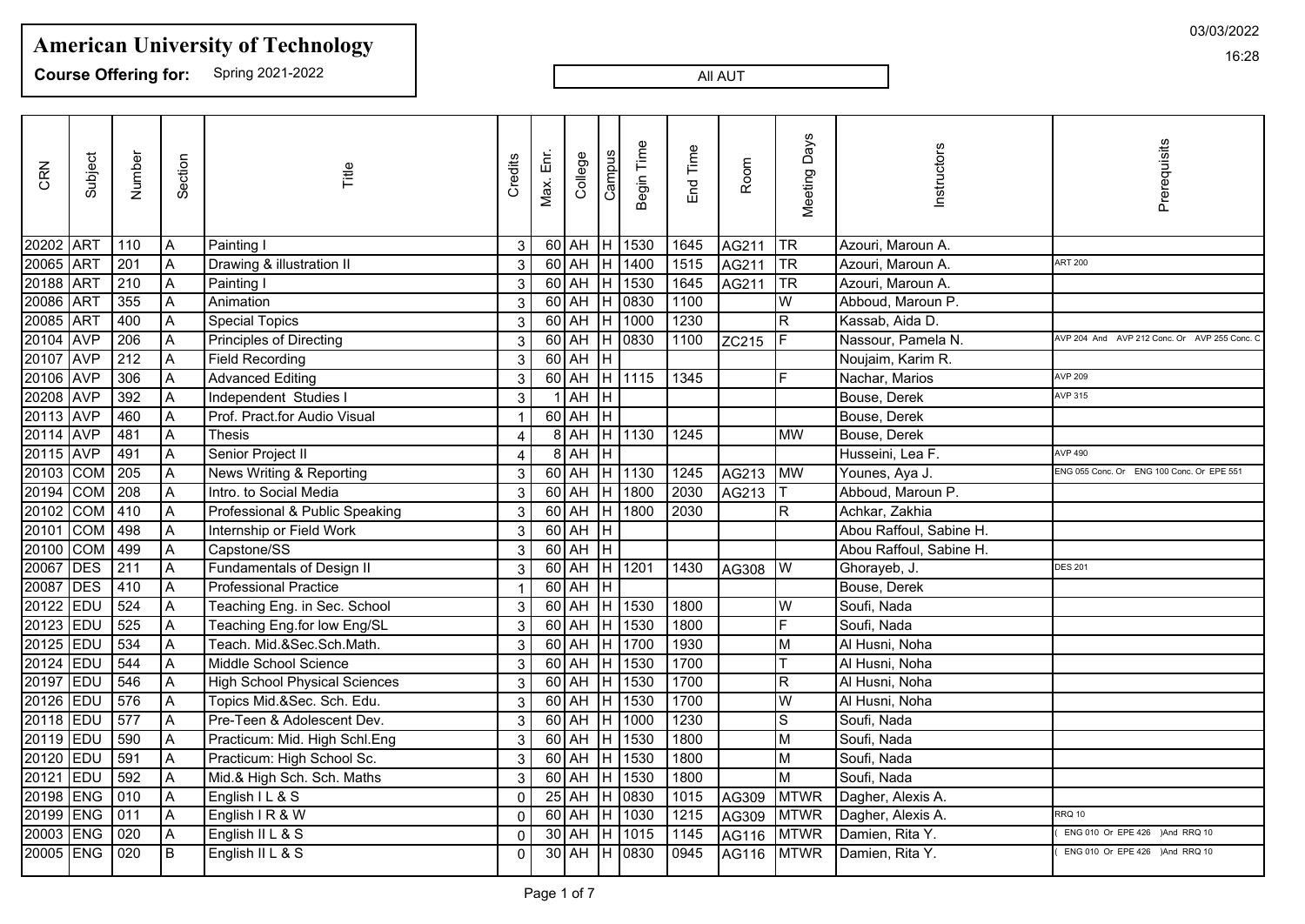**Course Offering for:** Spring 2021-2022

#### All AUT

| CRN       | Subject    | Number           | Section                 | Title                           | Credits      | Max. Enr. | College       | $C$ ampus | Begin Time   | End Time | Room  | <b>Meeting Days</b>      | Instructors            | Prerequisits                   |
|-----------|------------|------------------|-------------------------|---------------------------------|--------------|-----------|---------------|-----------|--------------|----------|-------|--------------------------|------------------------|--------------------------------|
| 20002 ENG |            | 022              | A                       | English II R & W                | $\mathbf{0}$ |           |               |           | 60 AH H 0830 | 1000     | AG213 | MTWR                     | Mahfouz, Liqaa         | ENG 010 Or EPE 426 )And RRQ 10 |
| 20004 ENG |            | $\overline{022}$ | B                       | English II R & W                | $\mathbf{0}$ |           | $30$ AH       | Н         | 1130         | 1245     | AG303 | MTWR                     | Youssef, Majd H.       | ENG 010 Or EPE 426 )And RRQ 10 |
| 20007     | ENG        | 103              | $\overline{A}$          | Writing Skills for Freshman     | 3            |           | $30$ AH       | Н         | 0830         | 1045     | AG303 | TR                       | Elias, Charlene S.     | EPE 491 Or ENG 020             |
| 20009 ENG |            | 103              | B                       | Writing Skills for Freshman     | 3            |           | $30$ AH       | Н         | 0830         | 1000     | AG211 | <b>MWF</b>               | Maatouk, Roula E.      | EPE 491 Or ENG 020             |
| 20011 ENG |            | 103              | C                       | Writing Skills for Freshman     | 3            |           | $30$ AH       | H         | 1001         | 1215     | AG311 | MW                       | Fattoush, Myrna Y.     | EPE 491 Or ENG 020             |
| 20133     | <b>ENG</b> | $\overline{222}$ | $\overline{A}$          | Phonetics and Phonology         | $\mathsf 3$  |           | $60$ AH       | lн        | 0800         | 1030     |       | F.                       | Bastadjian, Liza       | <b>ENG 225</b>                 |
| 20116 ENG |            | 225              | Α                       | Modern English Grammar          | 3            |           | $60$ AH       | H         | 1300         | 1415     | AG119 | <b>TR</b>                | Najjar, Najib N.       | ENG 280 Or ENG 203             |
| 20206     | ENG        | 230              | $\overline{A}$          | <b>Applied Linguistics</b>      | $\mathbf{3}$ |           | $60$ AH       | Ή.        | 1416         | 1530     | AG303 | <b>TR</b>                | Najjar, Najib N.       | <b>ENG 225</b>                 |
| 20117 ENG |            | 235              | A                       | <b>Discourse Analysis</b>       | 3            |           | $60$ AH       | Н         | 0800         | 1030     | AG201 | M                        | Bastadjian, Liza       | <b>ENG 225</b>                 |
| 20006     | <b>ENG</b> | 260              | Α                       | English Language Skills I       | 3            |           | $30$ AH       |           | 0830         | 1045     | AG303 | <b>TR</b>                | Elias, Charlene S.     | ENG 020 Or EPE 491 )And RRQ 10 |
| 20008     | ENG        | 260              | B                       | English Language Skills I       | $\mathbf{3}$ |           | $30$ AH       | Н         | 0830         | 1000     | AG211 | <b>MWF</b>               | Maatouk, Roula E.      | ENG 020 Or EPE 491 )And RRQ 10 |
| 20010 ENG |            | 260              | $\mathsf{C}$            | English Language Skills I       | 3            |           | $30$ AH       | Η         | 1001         | 1215     | AG311 | <b>MW</b>                | Fattoush, Myrna Y.     | ENG 020 Or EPE 491 )And RRQ 10 |
| 20012 ENG |            | 280              | $\overline{A}$          | English Language Skills II      | 3            |           | $30$ AH       |           | 0830         | 0945     | AG311 | <b>MWF</b>               | Fattoush, Myrna Y.     | ENG 260 Or EPE 551             |
| 20001     | ENG        | 280              | B                       | English Language Skills II      | 3            |           | $30$ AH       | H         | 0830         | 1045     | AG308 | <b>TR</b>                | Bou Maachar, Nadine J. | ENG 260 Or EPE 551             |
| 20013     | <b>ENG</b> | 280              | $\overline{\mathrm{c}}$ | English Language Skills II      | 3            |           | $30$ AH       | н         | 1000         | 1215     | AG101 | TR                       | Youssef, Ghoussoun     | ENG 260 Or EPE 551             |
| 20014     | ENG        | 280              | D                       | English Language Skills II      | 3            |           | $30$ AH       |           | 0830         | 1045     | AG311 | TR                       | Youssef, Majd H.       | ENG 260 Or EPE 551             |
| 20015     | ENG        | 280              | E                       | English Language Skills II      | 3            |           | $30$ AH       |           | 1000         | 1130     | AG211 | <b>MWF</b>               | Nemnoum, Rafca M.      | ENG 260 Or EPE 551             |
| 20127 ENG |            | 294              | Α                       | Introduction to Teaching        | $\mathbf{3}$ |           | $60$ AH       | н         | 1216         | 1229     | AG308 | <b>TR</b>                | Ajaka, Laurence N.     | ENG 280 Or ENG 203             |
| 20128     | <b>ENG</b> | 296              | $\overline{A}$          | Introduction to Poetry          | 3            |           | $60$ AH       | Н         | 0830         | 0945     |       | $\overline{\mathsf{TR}}$ | Ajaka, Laurence N.     | ENG 280 Or ENG 203             |
| 20016 ENG |            | 305              | Α                       | Research Methodology            | 3            |           | $25$ AH       |           | 0830         | 0945     |       | <b>TR</b>                | Fattoush, Myrna Y.     | <b>ENG 280</b>                 |
| 20017 ENG |            | 305              | $\overline{B}$          | Research Methodology            | 3            |           | $25$ AH       | Н         | 0830         | 0945     |       | MF                       | Sakr, Cynthia C.       | <b>ENG 280</b>                 |
| 20018 ENG |            | 305              | $\mathbf C$             | Research Methodology            | 3            |           | $25$ AH       | Н         | 1000         | 1115     |       | MF                       | Youssef, Majd H.       | <b>ENG 280</b>                 |
| 20019 ENG |            | 305              | D                       | Research Methodology            | $\mathsf 3$  |           | $25$ AH       |           | 1000         | 1115     |       | $\overline{\text{TR}}$   | Fattoush, Myrna Y.     | <b>ENG 280</b>                 |
| 20201     | ENG        | 316              | A                       | <b>Creative Writing</b>         | 3            |           | $60$ AH       | H         | 1130         | 1245     |       | <b>MW</b>                | Ajaka, Toufic          | <b>ENG 225</b>                 |
| 20130 ENG |            | 320              | A                       | History of the English Language | $\mathsf 3$  |           | $60$ AH       | H.        | 0916         | 1145     |       | F                        | Shamdeen, Fatima       | ENG 280 Or ENG 203             |
| 20131 ENG |            | 322              | A                       | Teaching Eng. as Foreign Lang.  | $\mathsf 3$  |           | $60$ AH       |           | 0830         | 0945     |       | MW                       | Ajaka, Toufic          | <b>ENG 294</b>                 |
| 20132 ENG |            | 324              | $\overline{A}$          | Planning-Evaluation-Class Mgt.  | 3            |           | $60$ AH       | н         | 1330         | 1445     |       | <b>TF</b>                | Shamdeen, Fatima       | <b>ENG 294</b>                 |
| 20220     | ENG        | 331              | $\overline{A}$          | Curr.& Instruction in Eng. Lan  | 3            |           | $60$ AH       | H         | 1000         | 1115     |       | $\overline{\text{TR}}$   | Ajaka, Laurence N.     | <b>ENG 294</b>                 |
| 20216     | <b>ENG</b> | 332              | $\overline{A}$          | Internship                      |              |           | $60$ AH       |           | 1230         | 1330     |       |                          | Ajaka, Laurence N.     |                                |
| 20129 ENG |            | $\frac{1}{334}$  | Α                       | Eng. Lang. Teaching Methodology | 3            |           | $60$ AH       | н         | 0800         | 0915     |       | MF                       | Shamdeen, Fatima       | <b>ENG 324</b>                 |
| 20135 ENG |            | 455              | A                       | The Age of Modernism            | 3            |           | $60$ AH       | н         | 0800         | 1030     |       | W                        | Bastadjian, Liza       | <b>ENG 202</b>                 |
| 20200 ENG |            | 460              | A                       | Postcolonial Anglophone Lit.    | 3            |           | $60$ AH       | Н         | 1000         | 1115     |       | <b>MW</b>                | Ajaka, Toufic          | <b>ENG 202</b>                 |
| 20110 FLM |            | $\overline{207}$ | $\overline{A}$          | Film History II                 | 3            |           | $60$ $AH$ $H$ |           | 1000         | 1115     | ZC215 | <b>TR</b>                | Bouse, Derek           |                                |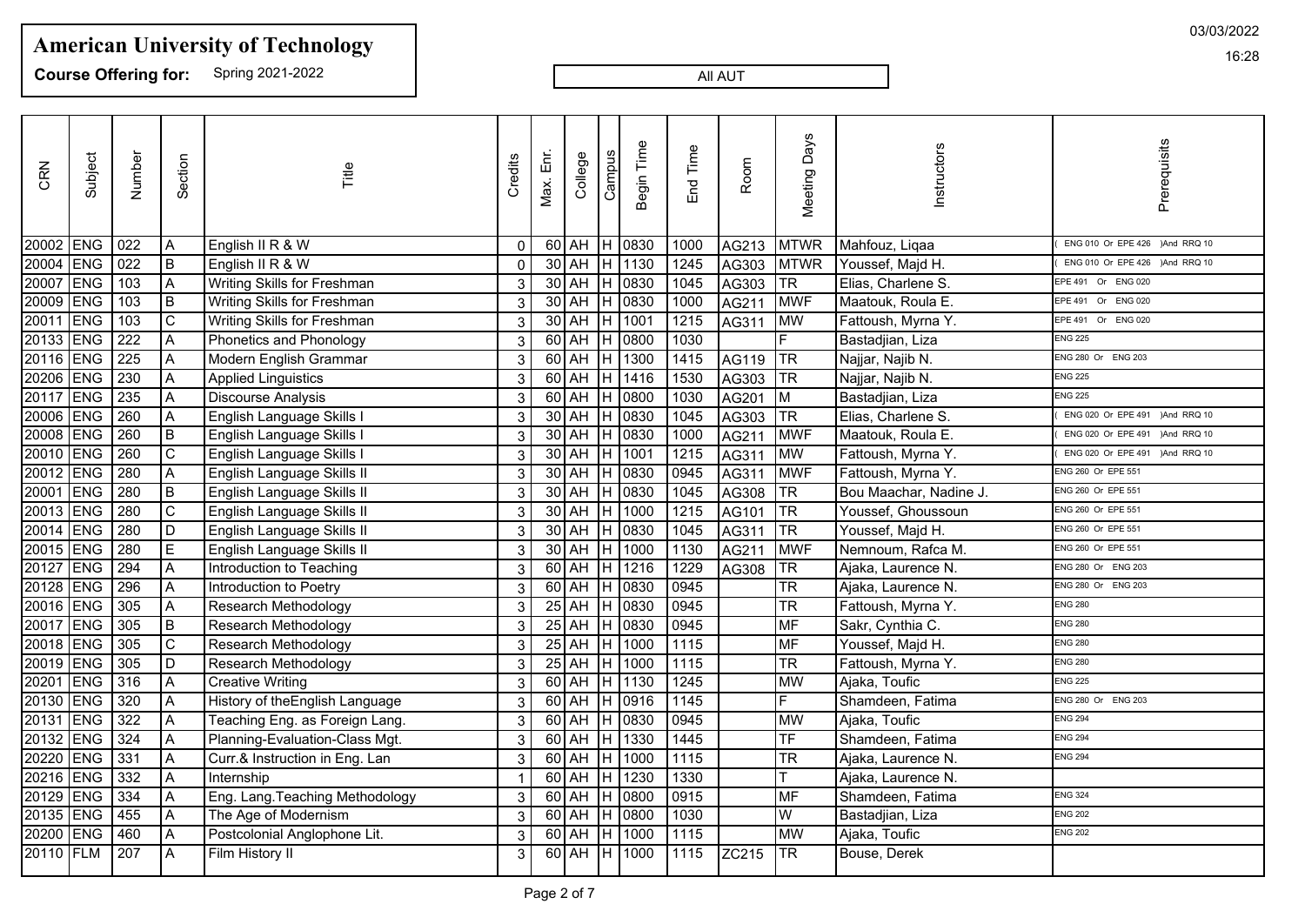**Course Offering for:** Spring 2021-2022

All AUT

| CRN       | Subject     | Number           | Section                   | Title                          | Credits                 | Max. Enr | College                           | Campus                  | Begin Time   | End Time | Room  | Days<br>Meeting        | Instructors          | Prerequisits                          |
|-----------|-------------|------------------|---------------------------|--------------------------------|-------------------------|----------|-----------------------------------|-------------------------|--------------|----------|-------|------------------------|----------------------|---------------------------------------|
| 20108 FLM |             | 213              | $\overline{A}$            | <b>Advanced Cinematography</b> | 3                       |          | $60$ AH $H$                       |                         | 1400         | 1630     | ZC215 |                        | Nachar, Marios       | <b>FLM 205</b>                        |
| 20111     | FLM         | 222              | Α                         | <b>Film Analysis</b>           | $\mathbf{3}$            |          | $60$ AH                           | H                       | 1000         | 1115     | ZC215 | <b>MW</b>              | Bouse, Derek         | ENG 203 Conc.                         |
| 20112 FLM |             | 304              | A                         | Scriptwriting for Film         | $\mathbf{3}$            |          | $60$ AH $H$                       |                         | 1130         | 1400     |       | W                      | Husseini, Lea F.     | <b>AVP 225</b>                        |
| 20109 FLM |             | 322              | $\overline{A}$            | Directing a Documentary        | $\mathbf{3}$            |          | 60 AH H 1130                      |                         |              | 1245     |       | $\overline{\text{TR}}$ | Bouse, Derek         |                                       |
| 20079 GDP |             | 225              | $\overline{A}$            | Graphic Design II              | 4                       |          | $\overline{60}$ AH $\overline{H}$ |                         | 0830         | 1100     | AG303 |                        | Prince, Joe C.       | GDP 211                               |
| 20082     | <b>GDP</b>  | 300              | $\overline{A}$            | Page Layout & Design           | $\mathbf{3}$            |          | 60 AH H 1400                      |                         |              | 1630     |       | R]                     | Kassab, Aida D.      | GDP 211                               |
| 20081     | <b>GDP</b>  | 310              | $\mathsf A$               | Computer Software II           | $\sqrt{3}$              |          | $60$ AH $H$                       |                         | 1000         | 1230     |       | M                      | Abboud, Maroun P.    |                                       |
| 20080     | GDP         | 325              | $\mathsf A$               | Package & Product Design       | $\mathbf{3}$            |          | $60$ AH                           | Iн                      | 1115         | 1245     |       | F                      | Prince, Joe C.       | GDP 211                               |
| 20084     | <b>GDP</b>  | 491              | $\overline{A}$            | Senior Project II              | $\overline{4}$          |          | $8$ AH                            | Τн                      |              |          |       |                        | Prince, Joe C.       | GDP 490                               |
| 20069 HUM |             | $\sqrt{118}$     | $\boldsymbol{\mathsf{A}}$ | Introduction to Human Rights   | $\mathfrak{S}$          |          | $60$ AH                           |                         | $H$ 0830     | 0945     |       | <b>MW</b>              | El Kazzi, Liliane    |                                       |
| 20071     | HUM         | 118              | $\, {\bf B}$              | Introduction to Human Rights   | $\mathbf{3}$            |          | $60$ AH                           | lн                      | 0830         | 0945     |       | <b>TR</b>              | El Kazzi, Liliane    |                                       |
| 20073 HUM |             | $\sqrt{210}$     | $\overline{A}$            | Arts Appreciation              | $\mathbf{3}$            |          | $60$ AH $H$                       |                         | 1401         | 1630     | AG311 | W                      | Kaddoum, Katia       |                                       |
| 20068     | HUM         | $\sqrt{212}$     | A                         | <b>AUT Cultural Plus</b>       | $\overline{1}$          |          | $60$ AH                           | Iн.                     | 1246         | 1344     | AG211 |                        | Kassab, Aida D.      |                                       |
| 20217     | <b>HUM</b>  | 212              | $\, {\sf B}$              | <b>AUT Cultural Plus</b>       | $\mathbf{1}$            |          | $60$ AH                           | Iн                      | 0830         | 0930     |       | F                      | <b>STAFF</b>         |                                       |
| 20185     | <b>HUM</b>  | $\sqrt{215}$     | A                         | Leadership and Empathy         | $\mathbf{1}$            |          | $7$ $AH$ $H$                      |                         |              |          |       |                        | <b>STAFF</b>         | ENG 280 Conc. Or ENG 203 Conc         |
| 20195 HUM |             | $\boxed{215}$    | B                         | <b>Leadership and Empathy</b>  | $\overline{1}$          |          | $0$ AH                            | H                       |              |          |       |                        | <b>STAFF</b>         | ENG 280 Conc. Or ENG 203 Conc         |
| 20070 HUM |             | 318              | $\overline{A}$            | Human Rights                   | $\mathbf{3}$            |          | $60$ $AH$ $H$                     |                         | 0830         | 0945     |       | <b>MW</b>              | El Kazzi, Liliane    | <b>ENG 280</b>                        |
| 20072 HUM |             | $\sqrt{318}$     | B                         | <b>Human Rights</b>            | $\sqrt{3}$              |          | 60 AH H 0830                      |                         |              | 0945     |       | $\overline{\text{TR}}$ | El Kazzi, Liliane    | <b>ENG 280</b>                        |
| 20088     | <b>IDP</b>  | 251              | $\overline{A}$            | Rendering & Perspective        | $\mathbf{3}$            |          | $60$ AH                           |                         | H 0830       | 1100     | AG308 | M                      | Raidy, Lamis E.      | IDP 215 Or DES 215 )And IDP 291 Conc. |
| 20089     | <b>IDP</b>  | 291              | $\boldsymbol{\mathsf{A}}$ | Design Project II              | $\overline{4}$          |          | $60$ AH                           | lн                      | 0830         | 1200     | AG308 | W                      | Ghorayeb, J.         | DP 290 And IDP 251 Conc               |
| 20090     | <b>IDP</b>  | 330              | A                         | History of Arch. & Furniture 2 | $\sqrt{3}$              |          | $60$ AH                           | Iн.                     | 0830         | 1100     | AG308 |                        | Harika, Micheline J. | <b>IDP 310</b>                        |
| 20091     | <b>IDP</b>  | 340              | $\boldsymbol{\mathsf{A}}$ | Details & Manufacturing Tech.  | $\mathbf{3}$            |          | $60$ AH                           | $\mathsf{H}$            | 1130         | 1359     |       | IМ                     | Raidy, Lamis E.      | DP 320 Conc.                          |
| 20095     | <b>IDP</b>  | 345              | $\overline{A}$            | 3D MAX                         | $\sqrt{3}$              |          | $60$ AH                           | $\overline{\mathbb{H}}$ | 1346         | 1459     |       | $\overline{\text{TR}}$ | Ouayjan, Georges M.  | <b>IDP 315</b>                        |
| 20092     | <b>IDP</b>  | 391              | $\overline{A}$            | Design Project IV              | $\overline{\mathbf{4}}$ |          | $60$ AH                           | $\overline{\mathbf{H}}$ | 1600         | 1915     |       | $\overline{\text{TR}}$ | Ouayjan, Georges M.  | <b>IDP 390</b>                        |
| 20093     | <b>IDP</b>  | 393              | $\boldsymbol{\mathsf{A}}$ | Env. studies for Int. Design   | $\mathbf{3}$            |          | $8$ AH                            | Iн.                     | 1530         | 1830     |       | $\overline{W}$         | Ghorayeb, J.         | <b>DP 392</b>                         |
| 20097     | <b>IDP</b>  | 410              | $\overline{A}$            | <b>Digital Presentation</b>    | $\mathbf{3}$            |          | $60$ AH                           | Iн.                     | 0830         | 0945     |       | $\overline{\text{TR}}$ | Ouayjan, Georges M.  |                                       |
| 20099     | <b>IIDP</b> | 420              | Α                         | <b>Professional Practice</b>   | $\mathbf{1}$            |          | $60$ AH                           | lн                      |              |          |       |                        | Ghorayeb, J.         | <b>DP 391</b>                         |
| 20096     | <b>IDP</b>  | 445              | $\overline{\mathsf{A}}$   | Advanced virtual reality       | $\mathbf{3}$            |          | $60$ AH $H$                       |                         | 1230         | 1345     |       | <b>TR</b>              | Ouayjan, Georges M.  | <b>DP 345</b>                         |
| 20190 IDP |             | 490              | $\overline{\mathsf{A}}$   | Senior Project I               | $\overline{\mathbf{4}}$ |          | AH                                | Iн                      |              |          |       |                        | Ghorayeb, J.         | <b>DP 391</b>                         |
| 20094     | <b>IDP</b>  | 491              | A                         | Senior Project II              | $\overline{4}$          |          | $8$ $AH$                          | Iн.                     | 1500         | 1830     |       | W                      | Ghorayeb, J.         | <b>DP 490</b>                         |
| 20098     | MAT         | $\overline{261}$ | $\overline{A}$            | Visual Math for Arts           | $\mathbf{3}$            |          |                                   |                         | 60 AH H 1130 | 1359     | AG212 |                        | Akkari, Carol J.     |                                       |
| 20074     | PHL         | 104              | $\overline{\mathsf{A}}$   | Intro to Philosophy            | $\mathbf{3}$            |          | $60$ AH                           | Iн.                     | 1546         | 1659     | AG311 | TR                     | Khattar, Joseph C.   |                                       |
| 20075 PHL |             | $\overline{201}$ | $\overline{A}$            | Introduction to Philosophy     | 3                       |          | $60$ $AH$ $H$                     |                         | 1546         | 1659     | AG311 | <b>TR</b>              | Khattar, Joseph C.   |                                       |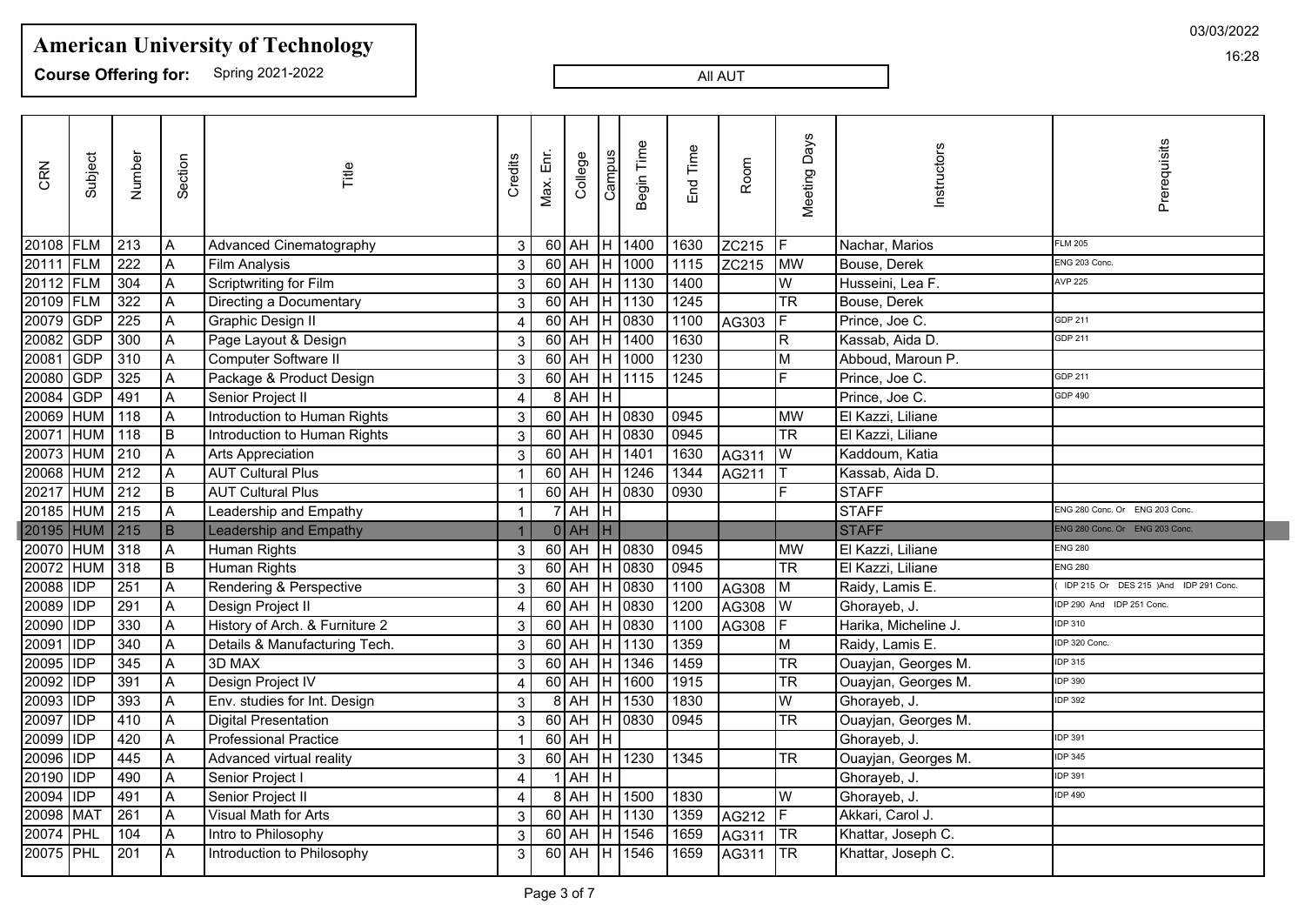**Course Offering for:** Spring 2021-2022

All AUT

| CRN       | Subject    | Number                         | Section                   | Title                                | Credits | 밑<br>Max. | College | Campus | Begin Time | End Time          | Room     | <b>Days</b><br>Meeting | Instructors         | Prerequisits                              |
|-----------|------------|--------------------------------|---------------------------|--------------------------------------|---------|-----------|---------|--------|------------|-------------------|----------|------------------------|---------------------|-------------------------------------------|
| 20196     | <b>PSY</b> | 301                            | $\overline{A}$            | Developmental Psychology             | 3       |           | $1$ AH  | Iн     |            |                   |          |                        | Hinain, Nay         |                                           |
| 20076     | <b>Soc</b> | 104                            | $\overline{A}$            | Concept in Sociology                 | 3       |           | $60$ AH |        | $H$ 1216   | 1330              | AG200    | TR                     | Saad, Allen         |                                           |
| 20077     | soc        | 201                            | $\overline{A}$            | Introduction to Sociology            | 3       |           | $60$ AH | Iн.    | 1216       | 1330              | AG200    | <b>TR</b>              | Saad, Allen         | ENG 103 Conc. Or EPE 500 Or ENG 055 Conc. |
| 20204     | <b>SPA</b> | 100                            | $\overline{A}$            | Elementary Spanish                   | 3       |           | $60$ AH | IH.    | 0830       | 0945              | AG200    | <b>MW</b>              | El Hany, Michella   |                                           |
| 20219     | <b>SPA</b> | 100                            | $\overline{B}$            | Elementary Spanish                   | 3       |           | $60$ AH | IĤ.    | 1000       | 1115              |          | <b>MW</b>              | El Hany, Michella   |                                           |
| 20189     | <b>SPA</b> | 201                            | $\overline{A}$            | Elementary Spanish                   | 3       |           | $30$ AH |        | H 0830     | 0945              | AG200    | MW                     | El Hany, Michella   |                                           |
| 20218     | <b>SPA</b> | 201                            | $\overline{B}$            | Elementary Spanish                   | 3       |           | $60$ AH | lн     | 1000       | 1115              |          | <b>MW</b>              | El Hany, Michella   |                                           |
| 20136     | <b>TRA</b> | $\overline{203}$               | $\boldsymbol{\mathsf{A}}$ | <b>English for Translators</b>       | 3       |           | $25$ AH | lн     | 1130       | 1245              | AG213    | <b>TR</b>              | Assaker, Nancy N.   | ENG 260 Or ENG 103 Or ENG 200             |
| 20137     | <b>TRA</b> | 311                            | A                         | <b>General Translation AC/CA</b>     | 3       |           | $60$ AH | lн     | 1000       | 1115              |          | <b>MW</b>              | Tannios, Lea H.     | ENG 280 Or ENG 203 )And TRA 201 And       |
| 20138     | <b>TRA</b> | 331                            | $\overline{A}$            | Expression Tech. in Arabic           | 3       |           | $60$ AH |        | H 1130     | 1359              |          | $\overline{W}$         | Assaker, Nancy N.   | <b>TRA 201</b>                            |
| 20139     | <b>TRA</b> | 415                            | A                         | Adv.&Med. Trans. Ar-ENG/ENG-Ar       | 3       |           | $60$ AH | IH.    | 1000       | 1115              |          | $\overline{\text{TR}}$ | Tannios, Lea H.     | TRA 211 And TRA 312                       |
| 20140     | <b>TRA</b> | 430                            | $\overline{A}$            | Legal Translation                    | 3       |           | $60$ AH |        | H 1700     | 1815              |          | $\overline{\text{TR}}$ | Khawaja, Antonio K. | DRT 310 And DRT 311                       |
| 20141     | <b>TRA</b> | 460                            | $\overline{A}$            | <b>Computer Assisted Translation</b> | 3       |           | $60$ AH | IH.    | 1630       | 1745              |          | <b>MW</b>              | El Murr, Eliane     |                                           |
| 20142     | <b>TRA</b> | 466                            | A                         | Conference Trans.Eng-Fr-Ar           | 3       |           | $25$ AH |        | H 1130     | 1245              |          | <b>TR</b>              | Tannios, Lea H.     |                                           |
| 20143     | <b>TRA</b> | 474                            | A                         | Practicum                            | 4       |           | $60$ AH | lн     |            |                   |          |                        | Assaker, Nancy N.   |                                           |
| 20020     | <b>ACC</b> | $\sqrt{210}$                   | $\overline{A}$            | Principles of Accounting I           | 3       |           | $60$ BA |        | H 1130     | 1244              | AG200    | <b>MW</b>              | Matta, Joelle J.    | ENG 020 And ENG 022 )Or EPE 500 And ( N   |
| 20021     | <b>ACC</b> | $\overline{215}$               | A                         | Principles of Accounting II          | 3       |           | $60$ BA | IH.    | 1000       | 1115              | AG200    | <b>MW</b>              | Matta, Joelle J.    | ACC 210 Or ACC 211                        |
| 20022     | ACC        | $\begin{array}{c} \end{array}$ | $\overline{A}$            | Intermediate Financial Acc.          | 3       |           | $60$ BA |        | H 1130     | 1245              |          | <b>TR</b>              | Matta, Joelle J.    | ACC 211 Or ACC 215                        |
| 20023     | <b>ACC</b> | 321                            | $\overline{A}$            | <b>Cost Accounting</b>               | 3       |           | $60$ BA | IH.    | 1246       | 1400              |          | $\overline{\text{TR}}$ | Matta, Joelle J.    | ACC 211 Or ACC 215                        |
| 20061     | <b>ACC</b> | 605                            | A                         | Managerial Accounting                | 3       |           | $60$ BA | lн     | 1800       | 2100              |          | F.                     | Abdo, Nicolas       |                                           |
| 20024     | <b>BUS</b> | 210                            | $\overline{A}$            | <b>Business Communication Skills</b> | 3       | $60$ BA   |         | H      | 1000       | 1115              | AG200    | TR                     | Wakim, Lina E.      | ENG 203 Or ENG 280                        |
| 20025     | <b>BUS</b> | $\sqrt{215}$                   | A                         | <b>Presentation Skills</b>           | 1       |           | $60$ BA | Iн     | 1116       | $\overline{1215}$ | AG311    | $\overline{R}$         | Wakim, Lina E.      | BUS 210 Conc.                             |
| 20026     | <b>BUS</b> | 230                            | A                         | <b>Business Law</b>                  | 3       | $60$ BA   |         | Iн     | 0830       | 1100              | AG213    |                        | Imad, Hany G.       |                                           |
| 20027     | <b>BUS</b> | 310                            | A                         | Quantitative Methods For Bus.        | 3       |           | $60$ BA |        | H 1130     | 1245              |          | <b>MW</b>              | Akhras, Chukri N.   | <b>MAT 221</b>                            |
| 20028     | <b>BUS</b> | 491                            | A                         | Internship                           |         |           | $60$ BA | Iн     |            |                   |          |                        | Ghaleb, George E.   |                                           |
| 20210 BUS |            | 500                            | $\overline{A}$            | Survey of Mgt. & Mkt.                | 3       |           | $60$ BA | IH.    | 1800       | 2100              |          | E.                     | <b>STAFF</b>        |                                           |
| 20211     | <b>BUS</b> | $\sqrt{510}$                   | A                         | Survey of Acc. & Fin.                | 3       |           | $60$ BA | lн     | 1800       | 2100              |          | R                      | Abdo, Nicolas       |                                           |
| 20062     | <b>BUS</b> | 600                            | $\overline{\mathsf{A}}$   | Quantitative Methods for Bus.        | 3       |           | $60$ BA | lн     | 1800       | 2100              |          | W                      | Abdo, Nicolas       |                                           |
| 20209     | <b>BUS</b> | 689                            | $\overline{A}$            | MBA thesis                           | 3       |           | $60$ BA | Iн     |            |                   |          |                        | Ghaleb, George E.   |                                           |
| 20212 BUS |            | $\sqrt{690}$                   | A                         | MBA Thesis                           | 6       |           | $60$ BA | IH.    |            |                   |          |                        | Ghaleb, George E.   |                                           |
| 20029     | <b>ECO</b> | 104                            | $\overline{A}$            | <b>Basic Concept of Economics</b>    | 3       |           | $60$ BA | Iн.    | 1530       | 1645              | AG213 MW |                        | Saber, Yana E.      |                                           |
| 20030     | <b>ECO</b> | 201                            | $\overline{A}$            | Microeconomics                       | 3       |           | $60$ BA | IH.    | 1245       | 1400              | AG200    | <b>MW</b>              | Saber, Yana E.      | ENG 203 Conc. Or ENG 280 Conc.            |
| 20031 ECO |            | $\overline{202}$               | A                         | Macroeconomics                       | 3       |           | $60$ BA | ĪН     | 1530       | 1645              | AG212    | $\overline{\text{TR}}$ | Saber, Yana E.      | ENG 203 Or ENG 280                        |
|           |            |                                |                           |                                      |         |           |         |        |            |                   |          |                        |                     |                                           |

03/03/2022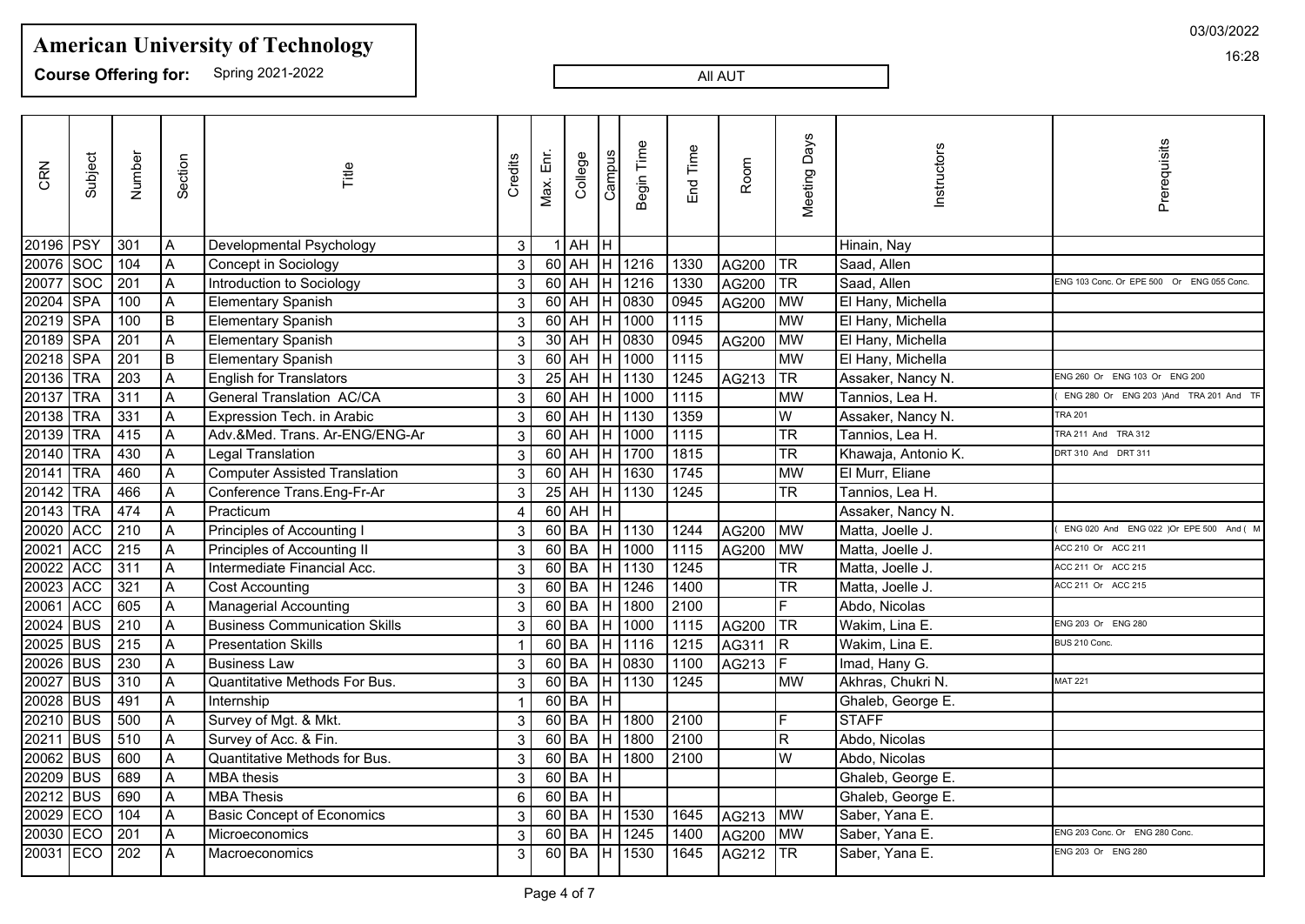**Course Offering for:** Spring 2021-2022

#### All AUT

| CRN       | Subject     | Number           | Section        | Title                                     | Credits      | Max. Enr.                    | College | Campus | Begin Time | End Time          | Room  | <b>Meeting Days</b>    | Instructors        | Prerequisits                                |
|-----------|-------------|------------------|----------------|-------------------------------------------|--------------|------------------------------|---------|--------|------------|-------------------|-------|------------------------|--------------------|---------------------------------------------|
| 20032 ENT |             | 301              | $\overline{A}$ | Start-Up Bus. Entrepreneurship            | 3            | $60$ BA                      |         | H      | 1415       | 1530              |       | <b>MW</b>              | Akhras, Chukri N.  | ENG 203 Or ENG 280                          |
| 20033     | FIN         | 221              | Α              | Managerial Finance                        | 3            | $60$ BA                      |         | H      | 1130       | 1245              | AG211 | <b>TR</b>              | Saleeby, Robert W. |                                             |
| 20034 FIN |             | 340              | Α              | <b>Investment Analysis</b>                | 3            | $60$ BA                      |         |        | 1000       | 1115              |       | <b>TR</b>              | Saleeby, Robert W. | <b>FIN 221</b>                              |
| 20035     | IFIN        | 350              | Α              | <b>International Finance</b>              | 3            | $60$ BA                      |         | Н      | 0830       | 0945              |       | <b>TR</b>              | Saleeby, Robert W. |                                             |
| 20036     | IFIN        | 360              | A              | <b>Financial Lab</b>                      | 3            | $60$ BA                      |         | Η      | 1000       | 1230              |       | W                      | Saleeby, Robert W. | <b>FIN 221</b>                              |
| 20037     | IFIN        | 411              | Α              | Bank Mgt. & Credit Analysis               | 3            | $60$ BA                      |         |        | 1530       | 1645              |       | $\overline{\text{TR}}$ | Saleeby, Robert W. | FIN 310                                     |
| 20214 FIN |             | 601              | A              | Corporate Finance                         | 3            | $60$ BA                      |         | H      | 1800       | 2100              |       | M                      | Saleeby, Robert W. |                                             |
| 20215     | FIN         | 605              | Α              | Invest.Analys. Portfolio Mngt.            | $\mathbf{3}$ | $60$ BA                      |         | H      | 1800       | 2100              |       | R                      | Saleeby, Robert W. |                                             |
| 20045     | <b>HOM</b>  | 322              | Α              | Front Office Management                   | 3            | $60$ BA                      |         | H      | 0830       | 0945              |       | $\overline{\text{TR}}$ | Khlat, Dina        |                                             |
| 20046     | <b>HOM</b>  | 324              | Α              | Internship II                             |              | $60$ BA                      |         | H      |            |                   |       |                        | Ghaleb, George E.  | <b>BUS 491</b>                              |
| 20047     | <b>HOM</b>  | 330              | A              | <b>Esthetics Etiquette &amp; Protocol</b> | 3            | $25\overline{\overline{BA}}$ |         | H      | 1000       | 1115              |       | TR                     | Khlat, Dina        | Or ENG 280 ) HOM 201 Conc. Or MGT 201 Cor   |
| 20048     | <b>HOM</b>  | 399              | $\overline{A}$ | Hosp. Architecture & Design               | 3            | $60$ BA                      |         | н      | 1130       | 1245              |       | <b>MW</b>              | Barakat, Nizam E.  | <b>HOM 325</b>                              |
| 20049     | HOM         | 427              | Α              | Sales & Marketing in Hosp. Ind            | 3            | $60$ BA                      |         |        | 1000       | 1115              |       | lMW                    | Barakat, Nizam E.  | <b>MKT 201</b>                              |
| 20038     | <b>HRM</b>  | 320              | A              | Human Resources Mgt.                      | 3            | $60$ BA                      |         | H      | 1730       | 1845              |       | $\overline{\text{TR}}$ | Mussaed, Wissam G. | MGT 201 Or HOM 201                          |
| 20039     | IMGT        | $\overline{201}$ | A              | <b>Management Principles</b>              | 3            | $60$ BA                      |         | H      | 1530       | 1645              | AG200 | <b>TR</b>              | Barakat, Nizam E.  | ENG 020 And ENG 022 )Or EPE 500             |
| 20040     | MGT         | 325              | A              | Management of Small Enterprise            | 3            | $60$ BA                      |         |        | 0830       | 0945              |       | <b>MW</b>              | Akhras, Chukri N.  | <b>MGT 201</b>                              |
| 20041     | <b>IMGT</b> | 370              | A              | International Management                  | 3            | $60$ BA                      |         |        | 1000       | 1115              |       | MW                     | Akhras, Chukri N.  | <b>MGT 201</b>                              |
| 20042     | MGT         | 420              | A              | <b>Strategic Management</b>               | $\mathbf{3}$ | $60$ BA                      |         | н      | 1130       | 1400              |       | F                      | S., G.             |                                             |
| 20043     | MGT         | 460              | A              | Organizational Behavior                   | 3            | $60$ BA                      |         | Η      | 1400       | $\frac{1515}{2}$  |       | <b>TR</b>              | Matta, Dolly J.    | <b>MGT 201</b>                              |
| 20044 MGT |             | 472              | Α              | Leadership                                | 3            | 60 BA                        |         | H      | 1900       | 2015              |       | <b>TR</b>              | Mussaed, Wissam G. | <b>MGT 201</b>                              |
| 20063     | MGT         | 601              | Α              | Strategic Mgt. & Planning                 | 3            | $60$ BA                      |         | H      | 1800       | 2100              |       |                        | S., G.             |                                             |
| 20064     | MGT         | 603              | Α              | Managing change in Org.                   | 3            | $60$ BA                      |         | Η      | 1815       | 2100              |       | $\mathsf R$            | Matta, Dolly J.    |                                             |
| 20213     | MGT         | 689              | A              | <b>MBA Project</b>                        | $\mathbf{3}$ | $60$ BA                      |         |        |            |                   |       |                        | Ghaleb, George E.  |                                             |
| 20221     | <b>MIS</b>  | 319              | Α              | Management of Business Telecom            | $\mathbf{3}$ |                              | 4 BA    | H      | 1000       | 1115              |       | <b>TR</b>              | Mikhael, Joyce A.  |                                             |
| 20051     | IMIS        | 325              | Α              | <b>Bus. System Analysis</b>               | 3            | $60$ BA                      |         | н      |            |                   |       |                        | <b>STAFF</b>       | MIS 202 And MIS 316 Conc.                   |
| 20052     | MIS]        | 360              | Α              | Management Information Systems            | 3            | $60$ BA                      |         | Η      | 1730       | 1945              |       | W                      | Mussaed, Wissam G. | CSC 201 And<br><b>MGT 201</b>               |
| 20053     | MIS         | 430              | Α              | MIS Senior project                        | 3            | $60$ BA                      |         | H      |            |                   |       |                        | <b>STAFF</b>       | MIS 316 And MIS 360 Conc. And MIS 411 Conc. |
| 20054     | MKT         | $\overline{201}$ | A              | <b>Marketing Principles</b>               | 3            | $60$ BA                      |         | H      | 1700       | 1815              | AG200 | <b>TR</b>              | Yazbek, Maya N.    | ENG 020 And ENG 022 )Or EPE 500             |
| 20050     | <b>MKT</b>  | 320              | A              | Sales Management                          | 3            | $60$ BA                      |         | н      | 1000       | 1115              |       | <b>MW</b>              | Barakat, Nizam E.  | <b>MKT 201</b>                              |
| 20055     | MKT         | 350              | Α              | <b>Marketing Management</b>               | 3            | $60$ BA                      |         | H      | 1130       | 1245              |       | <b>TR</b>              | Malti, Jamila      | <b>MKT 201</b>                              |
| 20056     | MKT         | 420              | Α              | Marketing Research                        | 3            | $60$ BA                      |         | H      | 1400       | 1515              |       | $\overline{\text{TR}}$ | Malti, Jamila      | And BUS 310                                 |
| 20057     | <b>MKT</b>  | 460              | Α              | <b>Customer Service Management</b>        | 3            | $60$ BA                      |         | Η      | 1000       | $\overline{1115}$ |       | $\overline{\text{TR}}$ | Ghaleb, George E.  | <b>MGT 201</b>                              |
| 20192 TRM |             | $\overline{211}$ | $\overline{A}$ | <b>Elements of Maritime Law</b>           | 3            | $60$ BA                      |         | lн     | 1531       | 1645              | AG303 | <b>TR</b>              | Malti, Abdelmajid  | <b>TRM 201</b>                              |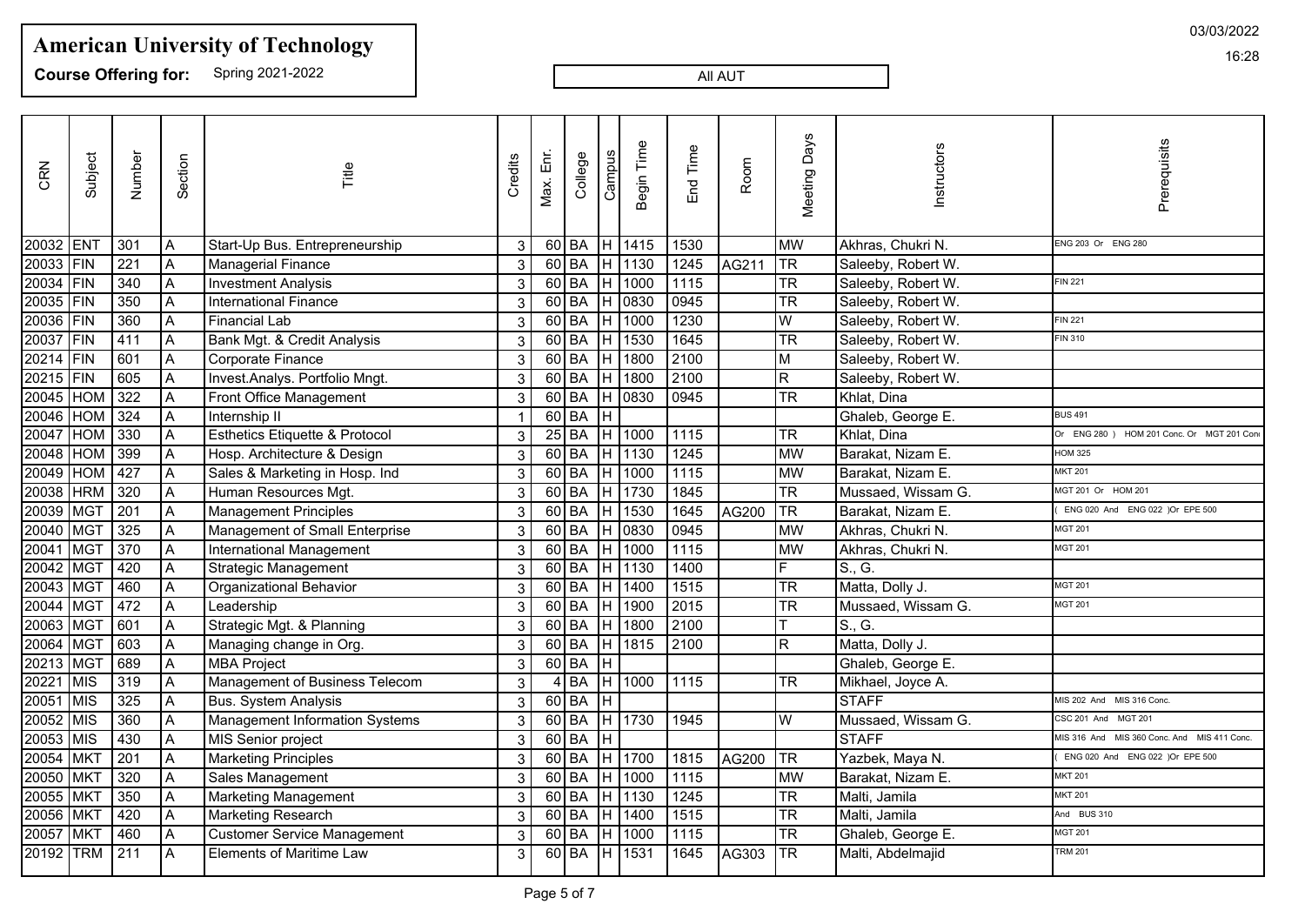**Course Offering for:** Spring 2021-2022

#### All AUT

| Meeting Days<br>Prerequisits<br>Begin Time<br>Instructors<br>End Time<br>Campus<br>Number<br>Ε'n<br>Subject<br>Credits<br>College<br>Section<br>Room<br>CRN<br>Title<br>Max.<br><b>TRM</b><br>20058<br>215<br>$60$ BA<br>1000<br>1115<br><b>MW</b><br>S., G.<br>ENG 203 Conc.<br>IH.<br>AG303<br>A<br>Global Supply Chain<br>3<br><b>TRM</b><br>321<br>$\overline{A}$<br>$60$ BA<br>1400<br>1515<br><b>TR</b><br>Malti, Abdelmajid<br>20060<br>IH.<br>Ports Economics & Management<br>$\mathbf{3}$<br>ECO 201 Conc. And TRM 301<br>$\overline{BD}$<br>$\overline{A}$<br>$60$ ES<br>1000<br>$\overline{\text{ITR}}$<br>20172<br>210<br>Iн<br>AG119<br>3<br>1115<br>Human Physiology<br>Haddad, John J.<br>20175 CHE<br>211<br>$60$ ES<br>$\overline{A}$<br>Introductory Organic Chem.<br>H 1130<br>1245<br>AG119<br> TR<br>$\mathbf{3}$<br>Rammouz, Georges J.<br>$60$ ES<br>20176 CHE<br>211L<br>E <sub>103</sub><br>IF.<br>A<br>IH.<br>ENG 260 Or ENG 200 Or ENG 103 )And<br>Introductory Organic Chem. Lab<br>Rammouz, Georges J.<br>$\overline{\csc}$<br>$60$ ES<br>100<br>$\overline{H}$ 1301<br>$\boxed{1415}$<br>AG212<br>$\sqrt{\text{MW}}$<br>20203<br>$\overline{A}$<br>Gemayel, Joseph P.<br><b>Computers and Society</b><br>$\mathbf{3}$<br> csc<br>$60$ ES<br>201<br>$\overline{A}$<br>H 1301<br>1415<br>AG212<br>Int. to Information Technology<br>$\mathbf{3}$<br><b>MW</b><br>Gemayel, Joseph P.<br>ENG 010 And ENG 011 )Or EPE 450<br>$\overline{\csc}$<br>$60$ ES<br>208<br>$\overline{A}$<br>H 0830<br>0945<br><b>TR</b><br>$\mathfrak{S}$<br>AG212<br>Abboudeh, Georges F.<br>Programming II<br>$\overline{\csc}$<br>$60$ ES<br>310<br>$\overline{A}$<br>1000<br>Int.to Artificial Intelligence<br>H.<br>1115<br>MW<br>Azouri, Shady<br>$\mathbf{3}$<br>CSC 210 And ( ENG 280 Or ENG 203<br>$\overline{\csc}$<br>$60$ ES<br>1600<br>1715<br>314<br>A<br>Iн.<br>MW<br>$\mathbf{3}$<br>Khoury, Johnny A.<br>ENG 260 Or ENG 200 Or ENG 103 )And<br>Database Systems I<br>$\overline{\csc}$<br>$60$ ES<br><b>TR</b><br>325<br>$\overline{A}$<br>1816<br>1930<br>Web Programming I<br>$\mathbf{3}$<br>IH.<br>Sfeir, Elias<br><b>CSC 208</b><br>$\overline{\csc}$<br>332<br>$60$ ES<br>1430<br>1545<br>$\overline{A}$<br>Systems Analysis & Design<br>H.<br><b>MW</b><br>Khoury, Johnny A.<br>$\sqrt{3}$<br>ENG 204 Or ENG 305 )And CSC 210<br>$\overline{\csc}$<br>$60$ ES<br>341<br>H 1300<br>$\overline{A}$<br>1415<br>MW<br>$\mathbf{3}$<br>Mikhael, Joyce A.<br>CSC 350<br><b>Operating Systems</b><br>CSC<br>344<br>$60$ ES<br>1000<br>TR <sup>1</sup><br>$\overline{A}$<br>1115<br>Abboudeh, Georges F.<br>Database Systems II<br>$\mathbf{3}$<br>IH.<br>CSC 314 And (ENG 280 Or ENG 203)<br>$\overline{\csc}$<br>$60$ ES<br>420<br>$\overline{A}$<br>1700<br>1815<br><b>TR</b><br>Nader, Wissam Y.<br>Information Security<br>IH.<br>3<br>CSC 350<br>$\overline{\csc}$<br>ES <sup></sup><br><b>TR</b><br>$\overline{A}$<br>60<br>0830<br>441<br>Iн.<br>0945<br>ENG 280 Or ENG 203 )And CSC 315<br>System & Networks Admin.<br>$\mathbf{3}$<br>Mikhael, Joyce A.<br>$\overline{\csc}$<br>$60$ ES<br><b>TR</b><br>446<br>1000<br>A<br>IH.<br>1115<br>Network Management<br>3<br>Mikhael, Joyce A.<br>ENG 280 Or ENG 203 )And CSC 315<br>$\overline{\csc}$<br>492<br>$60$ ES<br>$\overline{\mathbb{H}}$<br>A<br>$\mathbf{3}$<br>Abboudeh, Georges F.<br>Senior Projects<br>$\overline{\csc}$<br>$60$ ES<br>ΤΗ<br>495<br>$\overline{A}$<br>Abboudeh, Georges F.<br>Internship I<br><b>ENV</b><br>$60$ ES<br>$\overline{H}$ 1130<br>1245<br>201<br>AG212<br><b>TR</b><br>Man in the Environment<br>$\mathbf{3}$<br>Haddad, John J.<br><b>ENG 020</b><br>A<br><b>GEO</b><br>$\overline{220}$<br>$60$ ES<br>1600<br>1715<br>$\overline{A}$<br>GIS & Remote Sensing<br>$\mathbf{3}$<br>IH.<br>AG206<br><b>MW</b><br>Ouba, Anthony B.<br><b>MAT</b><br>$60$ ES<br>010<br>$\overline{A}$<br>H.<br>1400<br>1515<br>AG211<br>MF<br>College Algebra - Intensive<br>Keirouz, Joseph C.<br>$\Omega$<br><b>MAT</b><br>$60$ ES<br>H 1146<br>MF<br>011<br>$\overline{A}$<br>1300<br>AG211<br>Calculus I - Intensive<br>Keirouz, Joseph C.<br>MPES 30 Or MAT 010<br>$\mathbf{0}$<br>$60$ ES<br>20166 MAT<br>012<br>$\overline{A}$<br>H 1146<br>AG201<br><b>TR</b><br>1300<br>Calculus II - Intensive<br>Keirouz, Joseph C.<br>$\mathbf 0$<br>MPES 60 Or MAT 011<br>$60$ ES<br><b>MAT</b><br>100<br>H 1400<br>$\overline{1515}$<br>AG211<br>MF<br>$\overline{A}$<br>Keirouz, Joseph C.<br>College Algebra<br>4<br>$60$ ES<br>MAT<br>H 1146<br>101<br>$\overline{A}$<br>AG211<br>MF<br>MPEB 30 Or MPES 30 Or MAT 010<br>Calculus I<br>$\mathbf{3}$<br>1300<br>Keirouz, Joseph C.<br><b>MAT</b><br>102<br>$60$ ES<br>AG201<br>$ \overline{\text{TR}} $<br>$\overline{A}$<br>H 1146<br>1300<br>Calculus II<br>$\mathbf{3}$<br>Keirouz, Joseph C.<br>MAT 101 Or MPES 60<br><b>MAT</b><br>$60$ ES<br>$\overline{203}$<br>$\overline{A}$<br>$H$ 1130<br>1245<br>AG212<br><b>MW</b><br>Azouri, Shady<br>Calculus III<br>MAT 012 Or MAT 102 )Or MPES 90<br>3<br><b>MAT</b><br>205<br>$60$ ES<br>1300<br>A<br>H<br>1415<br>AG303<br>TR<br>Gemayel, Joseph P.<br>MAT 012 Or MAT 102 )Or MPES 90<br>Linear Algebra<br>3<br><b>MAT</b><br>$\overline{221}$<br>$60$ ES<br>1000<br> TR<br>IH.<br>1115<br>AG211<br>Keirouz, Joseph C.<br>l A<br>Calculus & Applied Math / Bus<br>3<br><b>NTR</b><br>$60$ ES<br>H 1000<br>$\frac{1115}{2}$<br>$\sqrt{TR}$<br>101<br>$\overline{A}$<br>AG212<br>Nutrition<br>$\mathbf{3}$<br>Rammouz, Georges J.<br>$60$ ES<br><b>NTR</b><br>$\overline{A}$<br>H 1000<br>1115<br>AG212<br><b>TR</b><br>201<br>Introduction to Nutrition<br>$\mathbf{3}$<br>ENG 203 Or ENG 280<br>Rammouz, Georges J.<br>$60$ ES<br>20156 NTR<br>$\overline{231}$<br>H 1130<br>1245<br>$\overline{A}$<br>3<br>AG119 MW<br><b>Food Chemistry</b><br>Nehme, Lea |       |  |  |  |  |  |  |                                        |
|--------------------------------------------------------------------------------------------------------------------------------------------------------------------------------------------------------------------------------------------------------------------------------------------------------------------------------------------------------------------------------------------------------------------------------------------------------------------------------------------------------------------------------------------------------------------------------------------------------------------------------------------------------------------------------------------------------------------------------------------------------------------------------------------------------------------------------------------------------------------------------------------------------------------------------------------------------------------------------------------------------------------------------------------------------------------------------------------------------------------------------------------------------------------------------------------------------------------------------------------------------------------------------------------------------------------------------------------------------------------------------------------------------------------------------------------------------------------------------------------------------------------------------------------------------------------------------------------------------------------------------------------------------------------------------------------------------------------------------------------------------------------------------------------------------------------------------------------------------------------------------------------------------------------------------------------------------------------------------------------------------------------------------------------------------------------------------------------------------------------------------------------------------------------------------------------------------------------------------------------------------------------------------------------------------------------------------------------------------------------------------------------------------------------------------------------------------------------------------------------------------------------------------------------------------------------------------------------------------------------------------------------------------------------------------------------------------------------------------------------------------------------------------------------------------------------------------------------------------------------------------------------------------------------------------------------------------------------------------------------------------------------------------------------------------------------------------------------------------------------------------------------------------------------------------------------------------------------------------------------------------------------------------------------------------------------------------------------------------------------------------------------------------------------------------------------------------------------------------------------------------------------------------------------------------------------------------------------------------------------------------------------------------------------------------------------------------------------------------------------------------------------------------------------------------------------------------------------------------------------------------------------------------------------------------------------------------------------------------------------------------------------------------------------------------------------------------------------------------------------------------------------------------------------------------------------------------------------------------------------------------------------------------------------------------------------------------------------------------------------------------------------------------------------------------------------------------------------------------------------------------------------------------------------------------------------------------------------------------------------------------------------------------------------------------------------------------------------------------------------------------------------------------------------------------------------------------------------------------------------------------------------------------------------------------------------------------------------------------------------------------------------------------------------------------------------------------------------------------------------------------------------------------------------------------------------------------------------------------------------------------------------------------------------------------------------------------------------------------------------------------------------------------------------------------------------------------------------------------------------------------------------------------------------------------------------------------------------------------------------------------------------------------------------------------------------------------------------------------------------------------------------------------------------------------------------------------------------------------------|-------|--|--|--|--|--|--|----------------------------------------|
|                                                                                                                                                                                                                                                                                                                                                                                                                                                                                                                                                                                                                                                                                                                                                                                                                                                                                                                                                                                                                                                                                                                                                                                                                                                                                                                                                                                                                                                                                                                                                                                                                                                                                                                                                                                                                                                                                                                                                                                                                                                                                                                                                                                                                                                                                                                                                                                                                                                                                                                                                                                                                                                                                                                                                                                                                                                                                                                                                                                                                                                                                                                                                                                                                                                                                                                                                                                                                                                                                                                                                                                                                                                                                                                                                                                                                                                                                                                                                                                                                                                                                                                                                                                                                                                                                                                                                                                                                                                                                                                                                                                                                                                                                                                                                                                                                                                                                                                                                                                                                                                                                                                                                                                                                                                                                                                                                                                                                                                                                                                                                                                                                                                                                                                                                                                                                                                              |       |  |  |  |  |  |  |                                        |
|                                                                                                                                                                                                                                                                                                                                                                                                                                                                                                                                                                                                                                                                                                                                                                                                                                                                                                                                                                                                                                                                                                                                                                                                                                                                                                                                                                                                                                                                                                                                                                                                                                                                                                                                                                                                                                                                                                                                                                                                                                                                                                                                                                                                                                                                                                                                                                                                                                                                                                                                                                                                                                                                                                                                                                                                                                                                                                                                                                                                                                                                                                                                                                                                                                                                                                                                                                                                                                                                                                                                                                                                                                                                                                                                                                                                                                                                                                                                                                                                                                                                                                                                                                                                                                                                                                                                                                                                                                                                                                                                                                                                                                                                                                                                                                                                                                                                                                                                                                                                                                                                                                                                                                                                                                                                                                                                                                                                                                                                                                                                                                                                                                                                                                                                                                                                                                                              |       |  |  |  |  |  |  |                                        |
|                                                                                                                                                                                                                                                                                                                                                                                                                                                                                                                                                                                                                                                                                                                                                                                                                                                                                                                                                                                                                                                                                                                                                                                                                                                                                                                                                                                                                                                                                                                                                                                                                                                                                                                                                                                                                                                                                                                                                                                                                                                                                                                                                                                                                                                                                                                                                                                                                                                                                                                                                                                                                                                                                                                                                                                                                                                                                                                                                                                                                                                                                                                                                                                                                                                                                                                                                                                                                                                                                                                                                                                                                                                                                                                                                                                                                                                                                                                                                                                                                                                                                                                                                                                                                                                                                                                                                                                                                                                                                                                                                                                                                                                                                                                                                                                                                                                                                                                                                                                                                                                                                                                                                                                                                                                                                                                                                                                                                                                                                                                                                                                                                                                                                                                                                                                                                                                              |       |  |  |  |  |  |  |                                        |
|                                                                                                                                                                                                                                                                                                                                                                                                                                                                                                                                                                                                                                                                                                                                                                                                                                                                                                                                                                                                                                                                                                                                                                                                                                                                                                                                                                                                                                                                                                                                                                                                                                                                                                                                                                                                                                                                                                                                                                                                                                                                                                                                                                                                                                                                                                                                                                                                                                                                                                                                                                                                                                                                                                                                                                                                                                                                                                                                                                                                                                                                                                                                                                                                                                                                                                                                                                                                                                                                                                                                                                                                                                                                                                                                                                                                                                                                                                                                                                                                                                                                                                                                                                                                                                                                                                                                                                                                                                                                                                                                                                                                                                                                                                                                                                                                                                                                                                                                                                                                                                                                                                                                                                                                                                                                                                                                                                                                                                                                                                                                                                                                                                                                                                                                                                                                                                                              |       |  |  |  |  |  |  | ENG 260 Or ENG 200 Or ENG 103 )And BIO |
|                                                                                                                                                                                                                                                                                                                                                                                                                                                                                                                                                                                                                                                                                                                                                                                                                                                                                                                                                                                                                                                                                                                                                                                                                                                                                                                                                                                                                                                                                                                                                                                                                                                                                                                                                                                                                                                                                                                                                                                                                                                                                                                                                                                                                                                                                                                                                                                                                                                                                                                                                                                                                                                                                                                                                                                                                                                                                                                                                                                                                                                                                                                                                                                                                                                                                                                                                                                                                                                                                                                                                                                                                                                                                                                                                                                                                                                                                                                                                                                                                                                                                                                                                                                                                                                                                                                                                                                                                                                                                                                                                                                                                                                                                                                                                                                                                                                                                                                                                                                                                                                                                                                                                                                                                                                                                                                                                                                                                                                                                                                                                                                                                                                                                                                                                                                                                                                              |       |  |  |  |  |  |  | ENG 260 Or ENG 200 Or ENG 103 )And CH  |
|                                                                                                                                                                                                                                                                                                                                                                                                                                                                                                                                                                                                                                                                                                                                                                                                                                                                                                                                                                                                                                                                                                                                                                                                                                                                                                                                                                                                                                                                                                                                                                                                                                                                                                                                                                                                                                                                                                                                                                                                                                                                                                                                                                                                                                                                                                                                                                                                                                                                                                                                                                                                                                                                                                                                                                                                                                                                                                                                                                                                                                                                                                                                                                                                                                                                                                                                                                                                                                                                                                                                                                                                                                                                                                                                                                                                                                                                                                                                                                                                                                                                                                                                                                                                                                                                                                                                                                                                                                                                                                                                                                                                                                                                                                                                                                                                                                                                                                                                                                                                                                                                                                                                                                                                                                                                                                                                                                                                                                                                                                                                                                                                                                                                                                                                                                                                                                                              |       |  |  |  |  |  |  |                                        |
|                                                                                                                                                                                                                                                                                                                                                                                                                                                                                                                                                                                                                                                                                                                                                                                                                                                                                                                                                                                                                                                                                                                                                                                                                                                                                                                                                                                                                                                                                                                                                                                                                                                                                                                                                                                                                                                                                                                                                                                                                                                                                                                                                                                                                                                                                                                                                                                                                                                                                                                                                                                                                                                                                                                                                                                                                                                                                                                                                                                                                                                                                                                                                                                                                                                                                                                                                                                                                                                                                                                                                                                                                                                                                                                                                                                                                                                                                                                                                                                                                                                                                                                                                                                                                                                                                                                                                                                                                                                                                                                                                                                                                                                                                                                                                                                                                                                                                                                                                                                                                                                                                                                                                                                                                                                                                                                                                                                                                                                                                                                                                                                                                                                                                                                                                                                                                                                              |       |  |  |  |  |  |  |                                        |
|                                                                                                                                                                                                                                                                                                                                                                                                                                                                                                                                                                                                                                                                                                                                                                                                                                                                                                                                                                                                                                                                                                                                                                                                                                                                                                                                                                                                                                                                                                                                                                                                                                                                                                                                                                                                                                                                                                                                                                                                                                                                                                                                                                                                                                                                                                                                                                                                                                                                                                                                                                                                                                                                                                                                                                                                                                                                                                                                                                                                                                                                                                                                                                                                                                                                                                                                                                                                                                                                                                                                                                                                                                                                                                                                                                                                                                                                                                                                                                                                                                                                                                                                                                                                                                                                                                                                                                                                                                                                                                                                                                                                                                                                                                                                                                                                                                                                                                                                                                                                                                                                                                                                                                                                                                                                                                                                                                                                                                                                                                                                                                                                                                                                                                                                                                                                                                                              | 20148 |  |  |  |  |  |  |                                        |
|                                                                                                                                                                                                                                                                                                                                                                                                                                                                                                                                                                                                                                                                                                                                                                                                                                                                                                                                                                                                                                                                                                                                                                                                                                                                                                                                                                                                                                                                                                                                                                                                                                                                                                                                                                                                                                                                                                                                                                                                                                                                                                                                                                                                                                                                                                                                                                                                                                                                                                                                                                                                                                                                                                                                                                                                                                                                                                                                                                                                                                                                                                                                                                                                                                                                                                                                                                                                                                                                                                                                                                                                                                                                                                                                                                                                                                                                                                                                                                                                                                                                                                                                                                                                                                                                                                                                                                                                                                                                                                                                                                                                                                                                                                                                                                                                                                                                                                                                                                                                                                                                                                                                                                                                                                                                                                                                                                                                                                                                                                                                                                                                                                                                                                                                                                                                                                                              | 20186 |  |  |  |  |  |  | ENG 260 Or ENG 200 Or ENG 103 )And CS  |
|                                                                                                                                                                                                                                                                                                                                                                                                                                                                                                                                                                                                                                                                                                                                                                                                                                                                                                                                                                                                                                                                                                                                                                                                                                                                                                                                                                                                                                                                                                                                                                                                                                                                                                                                                                                                                                                                                                                                                                                                                                                                                                                                                                                                                                                                                                                                                                                                                                                                                                                                                                                                                                                                                                                                                                                                                                                                                                                                                                                                                                                                                                                                                                                                                                                                                                                                                                                                                                                                                                                                                                                                                                                                                                                                                                                                                                                                                                                                                                                                                                                                                                                                                                                                                                                                                                                                                                                                                                                                                                                                                                                                                                                                                                                                                                                                                                                                                                                                                                                                                                                                                                                                                                                                                                                                                                                                                                                                                                                                                                                                                                                                                                                                                                                                                                                                                                                              | 20149 |  |  |  |  |  |  |                                        |
|                                                                                                                                                                                                                                                                                                                                                                                                                                                                                                                                                                                                                                                                                                                                                                                                                                                                                                                                                                                                                                                                                                                                                                                                                                                                                                                                                                                                                                                                                                                                                                                                                                                                                                                                                                                                                                                                                                                                                                                                                                                                                                                                                                                                                                                                                                                                                                                                                                                                                                                                                                                                                                                                                                                                                                                                                                                                                                                                                                                                                                                                                                                                                                                                                                                                                                                                                                                                                                                                                                                                                                                                                                                                                                                                                                                                                                                                                                                                                                                                                                                                                                                                                                                                                                                                                                                                                                                                                                                                                                                                                                                                                                                                                                                                                                                                                                                                                                                                                                                                                                                                                                                                                                                                                                                                                                                                                                                                                                                                                                                                                                                                                                                                                                                                                                                                                                                              | 20187 |  |  |  |  |  |  |                                        |
|                                                                                                                                                                                                                                                                                                                                                                                                                                                                                                                                                                                                                                                                                                                                                                                                                                                                                                                                                                                                                                                                                                                                                                                                                                                                                                                                                                                                                                                                                                                                                                                                                                                                                                                                                                                                                                                                                                                                                                                                                                                                                                                                                                                                                                                                                                                                                                                                                                                                                                                                                                                                                                                                                                                                                                                                                                                                                                                                                                                                                                                                                                                                                                                                                                                                                                                                                                                                                                                                                                                                                                                                                                                                                                                                                                                                                                                                                                                                                                                                                                                                                                                                                                                                                                                                                                                                                                                                                                                                                                                                                                                                                                                                                                                                                                                                                                                                                                                                                                                                                                                                                                                                                                                                                                                                                                                                                                                                                                                                                                                                                                                                                                                                                                                                                                                                                                                              | 20150 |  |  |  |  |  |  |                                        |
|                                                                                                                                                                                                                                                                                                                                                                                                                                                                                                                                                                                                                                                                                                                                                                                                                                                                                                                                                                                                                                                                                                                                                                                                                                                                                                                                                                                                                                                                                                                                                                                                                                                                                                                                                                                                                                                                                                                                                                                                                                                                                                                                                                                                                                                                                                                                                                                                                                                                                                                                                                                                                                                                                                                                                                                                                                                                                                                                                                                                                                                                                                                                                                                                                                                                                                                                                                                                                                                                                                                                                                                                                                                                                                                                                                                                                                                                                                                                                                                                                                                                                                                                                                                                                                                                                                                                                                                                                                                                                                                                                                                                                                                                                                                                                                                                                                                                                                                                                                                                                                                                                                                                                                                                                                                                                                                                                                                                                                                                                                                                                                                                                                                                                                                                                                                                                                                              | 20144 |  |  |  |  |  |  |                                        |
|                                                                                                                                                                                                                                                                                                                                                                                                                                                                                                                                                                                                                                                                                                                                                                                                                                                                                                                                                                                                                                                                                                                                                                                                                                                                                                                                                                                                                                                                                                                                                                                                                                                                                                                                                                                                                                                                                                                                                                                                                                                                                                                                                                                                                                                                                                                                                                                                                                                                                                                                                                                                                                                                                                                                                                                                                                                                                                                                                                                                                                                                                                                                                                                                                                                                                                                                                                                                                                                                                                                                                                                                                                                                                                                                                                                                                                                                                                                                                                                                                                                                                                                                                                                                                                                                                                                                                                                                                                                                                                                                                                                                                                                                                                                                                                                                                                                                                                                                                                                                                                                                                                                                                                                                                                                                                                                                                                                                                                                                                                                                                                                                                                                                                                                                                                                                                                                              | 20151 |  |  |  |  |  |  |                                        |
|                                                                                                                                                                                                                                                                                                                                                                                                                                                                                                                                                                                                                                                                                                                                                                                                                                                                                                                                                                                                                                                                                                                                                                                                                                                                                                                                                                                                                                                                                                                                                                                                                                                                                                                                                                                                                                                                                                                                                                                                                                                                                                                                                                                                                                                                                                                                                                                                                                                                                                                                                                                                                                                                                                                                                                                                                                                                                                                                                                                                                                                                                                                                                                                                                                                                                                                                                                                                                                                                                                                                                                                                                                                                                                                                                                                                                                                                                                                                                                                                                                                                                                                                                                                                                                                                                                                                                                                                                                                                                                                                                                                                                                                                                                                                                                                                                                                                                                                                                                                                                                                                                                                                                                                                                                                                                                                                                                                                                                                                                                                                                                                                                                                                                                                                                                                                                                                              | 20145 |  |  |  |  |  |  |                                        |
|                                                                                                                                                                                                                                                                                                                                                                                                                                                                                                                                                                                                                                                                                                                                                                                                                                                                                                                                                                                                                                                                                                                                                                                                                                                                                                                                                                                                                                                                                                                                                                                                                                                                                                                                                                                                                                                                                                                                                                                                                                                                                                                                                                                                                                                                                                                                                                                                                                                                                                                                                                                                                                                                                                                                                                                                                                                                                                                                                                                                                                                                                                                                                                                                                                                                                                                                                                                                                                                                                                                                                                                                                                                                                                                                                                                                                                                                                                                                                                                                                                                                                                                                                                                                                                                                                                                                                                                                                                                                                                                                                                                                                                                                                                                                                                                                                                                                                                                                                                                                                                                                                                                                                                                                                                                                                                                                                                                                                                                                                                                                                                                                                                                                                                                                                                                                                                                              | 20152 |  |  |  |  |  |  |                                        |
|                                                                                                                                                                                                                                                                                                                                                                                                                                                                                                                                                                                                                                                                                                                                                                                                                                                                                                                                                                                                                                                                                                                                                                                                                                                                                                                                                                                                                                                                                                                                                                                                                                                                                                                                                                                                                                                                                                                                                                                                                                                                                                                                                                                                                                                                                                                                                                                                                                                                                                                                                                                                                                                                                                                                                                                                                                                                                                                                                                                                                                                                                                                                                                                                                                                                                                                                                                                                                                                                                                                                                                                                                                                                                                                                                                                                                                                                                                                                                                                                                                                                                                                                                                                                                                                                                                                                                                                                                                                                                                                                                                                                                                                                                                                                                                                                                                                                                                                                                                                                                                                                                                                                                                                                                                                                                                                                                                                                                                                                                                                                                                                                                                                                                                                                                                                                                                                              | 20177 |  |  |  |  |  |  |                                        |
|                                                                                                                                                                                                                                                                                                                                                                                                                                                                                                                                                                                                                                                                                                                                                                                                                                                                                                                                                                                                                                                                                                                                                                                                                                                                                                                                                                                                                                                                                                                                                                                                                                                                                                                                                                                                                                                                                                                                                                                                                                                                                                                                                                                                                                                                                                                                                                                                                                                                                                                                                                                                                                                                                                                                                                                                                                                                                                                                                                                                                                                                                                                                                                                                                                                                                                                                                                                                                                                                                                                                                                                                                                                                                                                                                                                                                                                                                                                                                                                                                                                                                                                                                                                                                                                                                                                                                                                                                                                                                                                                                                                                                                                                                                                                                                                                                                                                                                                                                                                                                                                                                                                                                                                                                                                                                                                                                                                                                                                                                                                                                                                                                                                                                                                                                                                                                                                              | 20178 |  |  |  |  |  |  |                                        |
|                                                                                                                                                                                                                                                                                                                                                                                                                                                                                                                                                                                                                                                                                                                                                                                                                                                                                                                                                                                                                                                                                                                                                                                                                                                                                                                                                                                                                                                                                                                                                                                                                                                                                                                                                                                                                                                                                                                                                                                                                                                                                                                                                                                                                                                                                                                                                                                                                                                                                                                                                                                                                                                                                                                                                                                                                                                                                                                                                                                                                                                                                                                                                                                                                                                                                                                                                                                                                                                                                                                                                                                                                                                                                                                                                                                                                                                                                                                                                                                                                                                                                                                                                                                                                                                                                                                                                                                                                                                                                                                                                                                                                                                                                                                                                                                                                                                                                                                                                                                                                                                                                                                                                                                                                                                                                                                                                                                                                                                                                                                                                                                                                                                                                                                                                                                                                                                              | 20146 |  |  |  |  |  |  |                                        |
|                                                                                                                                                                                                                                                                                                                                                                                                                                                                                                                                                                                                                                                                                                                                                                                                                                                                                                                                                                                                                                                                                                                                                                                                                                                                                                                                                                                                                                                                                                                                                                                                                                                                                                                                                                                                                                                                                                                                                                                                                                                                                                                                                                                                                                                                                                                                                                                                                                                                                                                                                                                                                                                                                                                                                                                                                                                                                                                                                                                                                                                                                                                                                                                                                                                                                                                                                                                                                                                                                                                                                                                                                                                                                                                                                                                                                                                                                                                                                                                                                                                                                                                                                                                                                                                                                                                                                                                                                                                                                                                                                                                                                                                                                                                                                                                                                                                                                                                                                                                                                                                                                                                                                                                                                                                                                                                                                                                                                                                                                                                                                                                                                                                                                                                                                                                                                                                              | 20147 |  |  |  |  |  |  |                                        |
|                                                                                                                                                                                                                                                                                                                                                                                                                                                                                                                                                                                                                                                                                                                                                                                                                                                                                                                                                                                                                                                                                                                                                                                                                                                                                                                                                                                                                                                                                                                                                                                                                                                                                                                                                                                                                                                                                                                                                                                                                                                                                                                                                                                                                                                                                                                                                                                                                                                                                                                                                                                                                                                                                                                                                                                                                                                                                                                                                                                                                                                                                                                                                                                                                                                                                                                                                                                                                                                                                                                                                                                                                                                                                                                                                                                                                                                                                                                                                                                                                                                                                                                                                                                                                                                                                                                                                                                                                                                                                                                                                                                                                                                                                                                                                                                                                                                                                                                                                                                                                                                                                                                                                                                                                                                                                                                                                                                                                                                                                                                                                                                                                                                                                                                                                                                                                                                              | 20173 |  |  |  |  |  |  |                                        |
|                                                                                                                                                                                                                                                                                                                                                                                                                                                                                                                                                                                                                                                                                                                                                                                                                                                                                                                                                                                                                                                                                                                                                                                                                                                                                                                                                                                                                                                                                                                                                                                                                                                                                                                                                                                                                                                                                                                                                                                                                                                                                                                                                                                                                                                                                                                                                                                                                                                                                                                                                                                                                                                                                                                                                                                                                                                                                                                                                                                                                                                                                                                                                                                                                                                                                                                                                                                                                                                                                                                                                                                                                                                                                                                                                                                                                                                                                                                                                                                                                                                                                                                                                                                                                                                                                                                                                                                                                                                                                                                                                                                                                                                                                                                                                                                                                                                                                                                                                                                                                                                                                                                                                                                                                                                                                                                                                                                                                                                                                                                                                                                                                                                                                                                                                                                                                                                              | 20174 |  |  |  |  |  |  | NGS 220 And (ENG 260 Or ENG 200 Or ENG |
|                                                                                                                                                                                                                                                                                                                                                                                                                                                                                                                                                                                                                                                                                                                                                                                                                                                                                                                                                                                                                                                                                                                                                                                                                                                                                                                                                                                                                                                                                                                                                                                                                                                                                                                                                                                                                                                                                                                                                                                                                                                                                                                                                                                                                                                                                                                                                                                                                                                                                                                                                                                                                                                                                                                                                                                                                                                                                                                                                                                                                                                                                                                                                                                                                                                                                                                                                                                                                                                                                                                                                                                                                                                                                                                                                                                                                                                                                                                                                                                                                                                                                                                                                                                                                                                                                                                                                                                                                                                                                                                                                                                                                                                                                                                                                                                                                                                                                                                                                                                                                                                                                                                                                                                                                                                                                                                                                                                                                                                                                                                                                                                                                                                                                                                                                                                                                                                              | 20170 |  |  |  |  |  |  |                                        |
|                                                                                                                                                                                                                                                                                                                                                                                                                                                                                                                                                                                                                                                                                                                                                                                                                                                                                                                                                                                                                                                                                                                                                                                                                                                                                                                                                                                                                                                                                                                                                                                                                                                                                                                                                                                                                                                                                                                                                                                                                                                                                                                                                                                                                                                                                                                                                                                                                                                                                                                                                                                                                                                                                                                                                                                                                                                                                                                                                                                                                                                                                                                                                                                                                                                                                                                                                                                                                                                                                                                                                                                                                                                                                                                                                                                                                                                                                                                                                                                                                                                                                                                                                                                                                                                                                                                                                                                                                                                                                                                                                                                                                                                                                                                                                                                                                                                                                                                                                                                                                                                                                                                                                                                                                                                                                                                                                                                                                                                                                                                                                                                                                                                                                                                                                                                                                                                              | 20168 |  |  |  |  |  |  |                                        |
|                                                                                                                                                                                                                                                                                                                                                                                                                                                                                                                                                                                                                                                                                                                                                                                                                                                                                                                                                                                                                                                                                                                                                                                                                                                                                                                                                                                                                                                                                                                                                                                                                                                                                                                                                                                                                                                                                                                                                                                                                                                                                                                                                                                                                                                                                                                                                                                                                                                                                                                                                                                                                                                                                                                                                                                                                                                                                                                                                                                                                                                                                                                                                                                                                                                                                                                                                                                                                                                                                                                                                                                                                                                                                                                                                                                                                                                                                                                                                                                                                                                                                                                                                                                                                                                                                                                                                                                                                                                                                                                                                                                                                                                                                                                                                                                                                                                                                                                                                                                                                                                                                                                                                                                                                                                                                                                                                                                                                                                                                                                                                                                                                                                                                                                                                                                                                                                              |       |  |  |  |  |  |  |                                        |
|                                                                                                                                                                                                                                                                                                                                                                                                                                                                                                                                                                                                                                                                                                                                                                                                                                                                                                                                                                                                                                                                                                                                                                                                                                                                                                                                                                                                                                                                                                                                                                                                                                                                                                                                                                                                                                                                                                                                                                                                                                                                                                                                                                                                                                                                                                                                                                                                                                                                                                                                                                                                                                                                                                                                                                                                                                                                                                                                                                                                                                                                                                                                                                                                                                                                                                                                                                                                                                                                                                                                                                                                                                                                                                                                                                                                                                                                                                                                                                                                                                                                                                                                                                                                                                                                                                                                                                                                                                                                                                                                                                                                                                                                                                                                                                                                                                                                                                                                                                                                                                                                                                                                                                                                                                                                                                                                                                                                                                                                                                                                                                                                                                                                                                                                                                                                                                                              | 20169 |  |  |  |  |  |  |                                        |
|                                                                                                                                                                                                                                                                                                                                                                                                                                                                                                                                                                                                                                                                                                                                                                                                                                                                                                                                                                                                                                                                                                                                                                                                                                                                                                                                                                                                                                                                                                                                                                                                                                                                                                                                                                                                                                                                                                                                                                                                                                                                                                                                                                                                                                                                                                                                                                                                                                                                                                                                                                                                                                                                                                                                                                                                                                                                                                                                                                                                                                                                                                                                                                                                                                                                                                                                                                                                                                                                                                                                                                                                                                                                                                                                                                                                                                                                                                                                                                                                                                                                                                                                                                                                                                                                                                                                                                                                                                                                                                                                                                                                                                                                                                                                                                                                                                                                                                                                                                                                                                                                                                                                                                                                                                                                                                                                                                                                                                                                                                                                                                                                                                                                                                                                                                                                                                                              | 20167 |  |  |  |  |  |  |                                        |
|                                                                                                                                                                                                                                                                                                                                                                                                                                                                                                                                                                                                                                                                                                                                                                                                                                                                                                                                                                                                                                                                                                                                                                                                                                                                                                                                                                                                                                                                                                                                                                                                                                                                                                                                                                                                                                                                                                                                                                                                                                                                                                                                                                                                                                                                                                                                                                                                                                                                                                                                                                                                                                                                                                                                                                                                                                                                                                                                                                                                                                                                                                                                                                                                                                                                                                                                                                                                                                                                                                                                                                                                                                                                                                                                                                                                                                                                                                                                                                                                                                                                                                                                                                                                                                                                                                                                                                                                                                                                                                                                                                                                                                                                                                                                                                                                                                                                                                                                                                                                                                                                                                                                                                                                                                                                                                                                                                                                                                                                                                                                                                                                                                                                                                                                                                                                                                                              | 20165 |  |  |  |  |  |  |                                        |
|                                                                                                                                                                                                                                                                                                                                                                                                                                                                                                                                                                                                                                                                                                                                                                                                                                                                                                                                                                                                                                                                                                                                                                                                                                                                                                                                                                                                                                                                                                                                                                                                                                                                                                                                                                                                                                                                                                                                                                                                                                                                                                                                                                                                                                                                                                                                                                                                                                                                                                                                                                                                                                                                                                                                                                                                                                                                                                                                                                                                                                                                                                                                                                                                                                                                                                                                                                                                                                                                                                                                                                                                                                                                                                                                                                                                                                                                                                                                                                                                                                                                                                                                                                                                                                                                                                                                                                                                                                                                                                                                                                                                                                                                                                                                                                                                                                                                                                                                                                                                                                                                                                                                                                                                                                                                                                                                                                                                                                                                                                                                                                                                                                                                                                                                                                                                                                                              | 20163 |  |  |  |  |  |  |                                        |
|                                                                                                                                                                                                                                                                                                                                                                                                                                                                                                                                                                                                                                                                                                                                                                                                                                                                                                                                                                                                                                                                                                                                                                                                                                                                                                                                                                                                                                                                                                                                                                                                                                                                                                                                                                                                                                                                                                                                                                                                                                                                                                                                                                                                                                                                                                                                                                                                                                                                                                                                                                                                                                                                                                                                                                                                                                                                                                                                                                                                                                                                                                                                                                                                                                                                                                                                                                                                                                                                                                                                                                                                                                                                                                                                                                                                                                                                                                                                                                                                                                                                                                                                                                                                                                                                                                                                                                                                                                                                                                                                                                                                                                                                                                                                                                                                                                                                                                                                                                                                                                                                                                                                                                                                                                                                                                                                                                                                                                                                                                                                                                                                                                                                                                                                                                                                                                                              | 20162 |  |  |  |  |  |  |                                        |
|                                                                                                                                                                                                                                                                                                                                                                                                                                                                                                                                                                                                                                                                                                                                                                                                                                                                                                                                                                                                                                                                                                                                                                                                                                                                                                                                                                                                                                                                                                                                                                                                                                                                                                                                                                                                                                                                                                                                                                                                                                                                                                                                                                                                                                                                                                                                                                                                                                                                                                                                                                                                                                                                                                                                                                                                                                                                                                                                                                                                                                                                                                                                                                                                                                                                                                                                                                                                                                                                                                                                                                                                                                                                                                                                                                                                                                                                                                                                                                                                                                                                                                                                                                                                                                                                                                                                                                                                                                                                                                                                                                                                                                                                                                                                                                                                                                                                                                                                                                                                                                                                                                                                                                                                                                                                                                                                                                                                                                                                                                                                                                                                                                                                                                                                                                                                                                                              | 20164 |  |  |  |  |  |  | MAT 010 Or MAT 100 )Or MPEB 20 And (EN |
|                                                                                                                                                                                                                                                                                                                                                                                                                                                                                                                                                                                                                                                                                                                                                                                                                                                                                                                                                                                                                                                                                                                                                                                                                                                                                                                                                                                                                                                                                                                                                                                                                                                                                                                                                                                                                                                                                                                                                                                                                                                                                                                                                                                                                                                                                                                                                                                                                                                                                                                                                                                                                                                                                                                                                                                                                                                                                                                                                                                                                                                                                                                                                                                                                                                                                                                                                                                                                                                                                                                                                                                                                                                                                                                                                                                                                                                                                                                                                                                                                                                                                                                                                                                                                                                                                                                                                                                                                                                                                                                                                                                                                                                                                                                                                                                                                                                                                                                                                                                                                                                                                                                                                                                                                                                                                                                                                                                                                                                                                                                                                                                                                                                                                                                                                                                                                                                              | 20205 |  |  |  |  |  |  |                                        |
|                                                                                                                                                                                                                                                                                                                                                                                                                                                                                                                                                                                                                                                                                                                                                                                                                                                                                                                                                                                                                                                                                                                                                                                                                                                                                                                                                                                                                                                                                                                                                                                                                                                                                                                                                                                                                                                                                                                                                                                                                                                                                                                                                                                                                                                                                                                                                                                                                                                                                                                                                                                                                                                                                                                                                                                                                                                                                                                                                                                                                                                                                                                                                                                                                                                                                                                                                                                                                                                                                                                                                                                                                                                                                                                                                                                                                                                                                                                                                                                                                                                                                                                                                                                                                                                                                                                                                                                                                                                                                                                                                                                                                                                                                                                                                                                                                                                                                                                                                                                                                                                                                                                                                                                                                                                                                                                                                                                                                                                                                                                                                                                                                                                                                                                                                                                                                                                              | 20157 |  |  |  |  |  |  |                                        |
|                                                                                                                                                                                                                                                                                                                                                                                                                                                                                                                                                                                                                                                                                                                                                                                                                                                                                                                                                                                                                                                                                                                                                                                                                                                                                                                                                                                                                                                                                                                                                                                                                                                                                                                                                                                                                                                                                                                                                                                                                                                                                                                                                                                                                                                                                                                                                                                                                                                                                                                                                                                                                                                                                                                                                                                                                                                                                                                                                                                                                                                                                                                                                                                                                                                                                                                                                                                                                                                                                                                                                                                                                                                                                                                                                                                                                                                                                                                                                                                                                                                                                                                                                                                                                                                                                                                                                                                                                                                                                                                                                                                                                                                                                                                                                                                                                                                                                                                                                                                                                                                                                                                                                                                                                                                                                                                                                                                                                                                                                                                                                                                                                                                                                                                                                                                                                                                              |       |  |  |  |  |  |  | ENG 260 Or ENG 200 Or ENG 103 )And NT  |